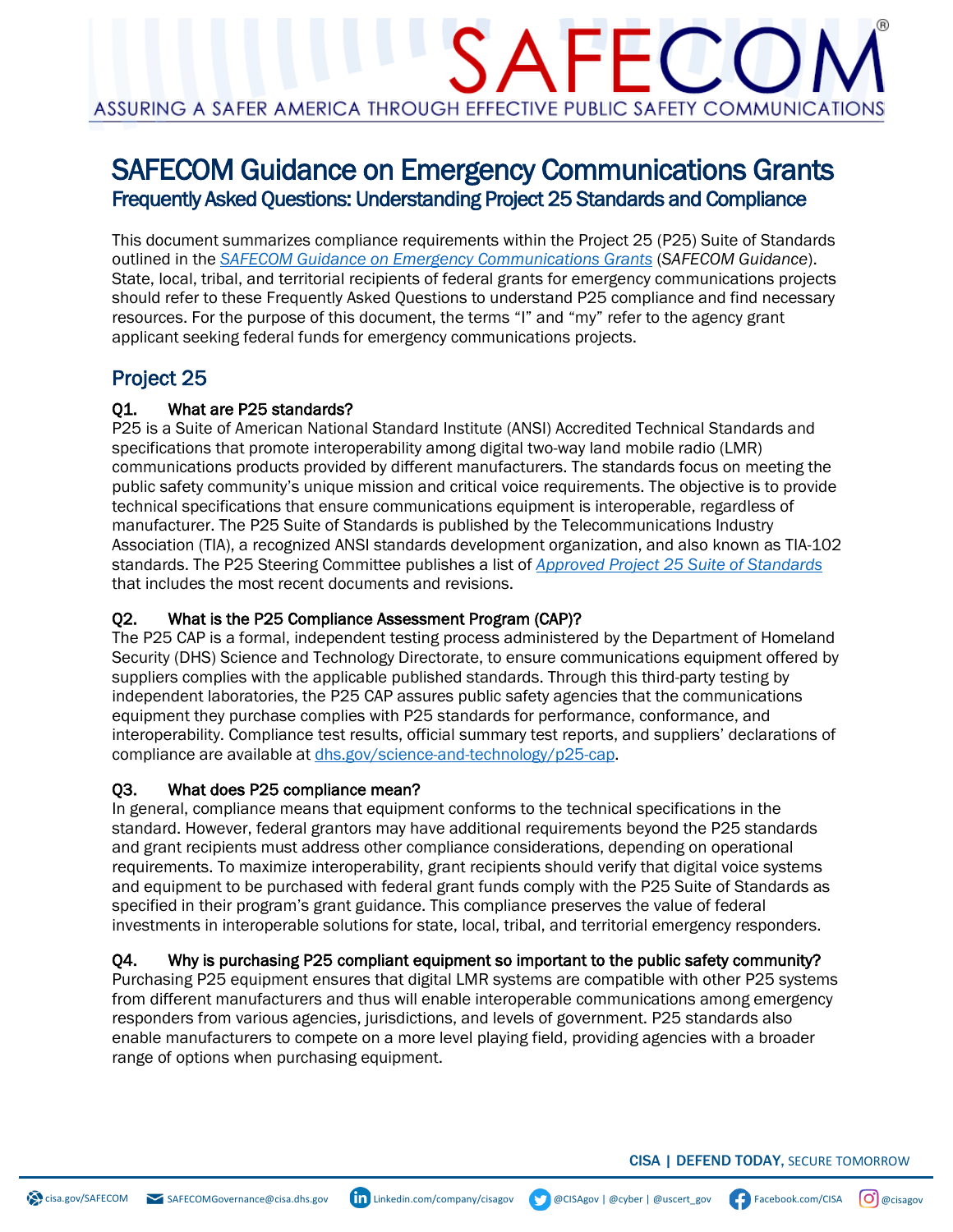# SAFECOM

## P25 Purchases Using Federally-Funded Grants

Following the tragic events of 9/11, Congress passed legislation to improve the interoperability of public safety communications systems and equipment. The legislation mandates that new or upgraded equipment must be interoperable in accordance with P25 standards. To assist agencies in meeting this mandate, federal grant programs and policies support the purchase of P25 compliant LMR equipment.

#### Q5. When applying for a federally-funded emergency communications project, how do I demonstrate that purchases are P25 compliant?

To ensure equipment and systems comply with the P25 Suite of Standards, grant applicants/ recipients should:

- Review the technical specifications detailed in the *[P25 Technology Interest Group's \(PTIG\)](http://www.project25.org/)  [Capabilities Guide](http://www.project25.org/)* to determine which standards are applicable to the proposed equipment purchase.
- Provide specific technical requirements and expectations for all functions, features, and capabilities of to be procured equipment and services to comply with all applicable P25 standards and expectations for interoperability in any Statements of Work or acquisition documents for communications procurements funded through federal grants.
- Ensure all new and upgraded P25 eligible equipment, features, functions, and capabilities selected for procurement are P25 compliant and interoperable. If P25 LMR equipment and systems include non-standard features or capabilities when a comparable P25 feature or capability is available, recipients must also purchase the P25 standards-based feature or capability to ensure interoperability.
- Obtain documented evidence of P25 compliance from the manufacturer showing the equipment has passed all applicable compliance assessment test procedures and interoperability test procedures, if applicable, as defined in the latest P25 Compliance Assessment Bulletins for testing requirements. If such documentation is not available through the P25 CAP, agencies should obtain documented evidence from the manufacturer stating that all applicable tests were conducted in accordance with published P25 test procedures and successfully passed.<sup>[1](#page-1-0)</sup> Contact the P25 CAP at [P25CAP@hq.dhs.gov](mailto:P25CAP@hq.dhs.gov) for additional guidance.





<span id="page-1-0"></span><sup>1</sup> Regardless of the status and availability of P25 CAP testing documentation, grant recipients should include comprehensive acceptance test plan(s) criteria in their procurement and contract documents. The manufacturer/vendor should verify the equipment or services are P25 standards compliant and interoperable with other equipment, features, functions, and capabilities.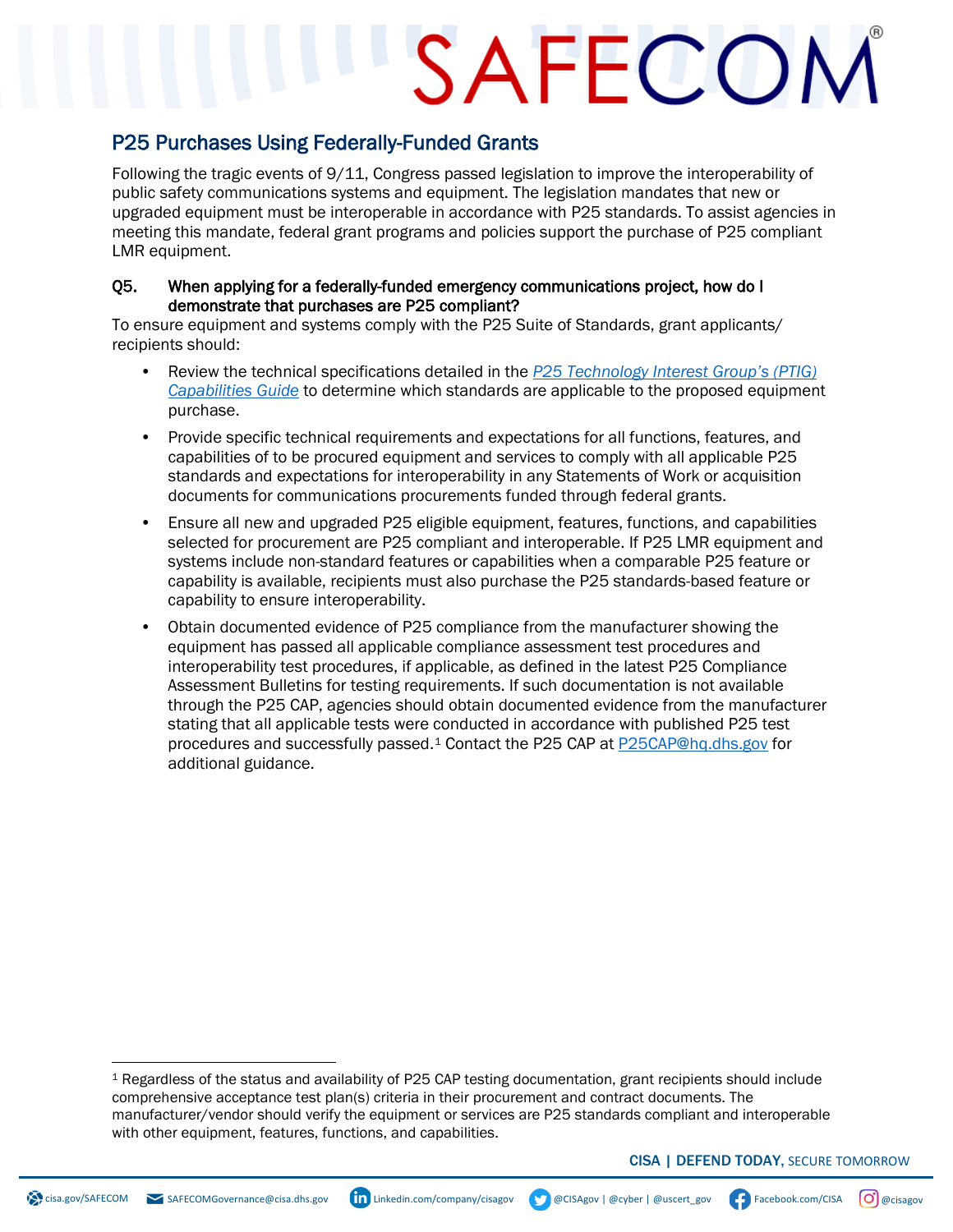# SAFFCON

#### Q6. What will the federal agency issuing grant funding use to confirm equipment in my grant application is P25 compliant?

When reviewing grant applications, the federal agency will verify that proposed equipment purchases are P25 compliant by:

- Confirming the equipment to be purchased is on the *[P25 CAP Approved Equipment List](https://www.dhs.gov/science-and-technology/approved-grant-eligible-equipment)*. If the item is on the list, it is P25 compliant.
- Referring to the *[DHS Authorized Equipment List](https://www.fema.gov/grants/guidance-tools/authorized-equipment-list)* (applicable to DHS/Federal Emergency Management Agency [FEMA] grants only). Note P25 standards may not be applicable to some items on this list.
- Reviewing the application package to confirm the applicant provided documentation from the manufacturer verifying the purchase is P25 compliant.

If the purchase cannot be verified as P25 compliant using these methods, the federal agency has the authority to request additional information, grant a waiver, or deny the purchase.

#### Q7. What if I want to purchase non-compliant P25 equipment?

When a grant recipient wants to use federal funds to purchase equipment that does not align with P25 standards, the recipient should consult with the federal agency to determine if non-compliant P25 equipment is allowable. In such cases, written justification is often required.

Many agencies do not approve non-standards-based equipment unless there are compelling reasons for using other solutions. Funding requests to replace or add radio equipment to an existing noncompliant P25 system (e.g., new portable radios for an existing analog system) will be considered if there is a clear rationale for such equipment and written justification of how the equipment will advance interoperability and support eventual migration to an interoperable system. The written justification should also explain how that purchase will serve the needs of the applicant better than equipment or systems that meet P25 standards.

### P25 Compliance for DHS Grant Recipients

#### Q8. DHS/FEMA requires its grant recipients to comply with the SAFECOM Guidance. As a DHS grant recipient, am I also required to comply with P25 standards?

Yes, DHS/FEMA grant recipients are required to comply with P25 standards when purchasing LMR equipment. This requirement and other conditions specific to DHS/FEMA grant recipients are outlined in Appendix D of the *SAFECOM Guidance*. For additional information, reference the *[DHS](https://www.fema.gov/grants/guidance-tools/authorized-equipment-list)  [Authorized Equipment List](https://www.fema.gov/grants/guidance-tools/authorized-equipment-list)* to determine allowable equipment types for individual grant programs. If the proposal includes any non-compliant P25 LMR equipment, DHS/FEMA grant recipients must apply for prior approval.